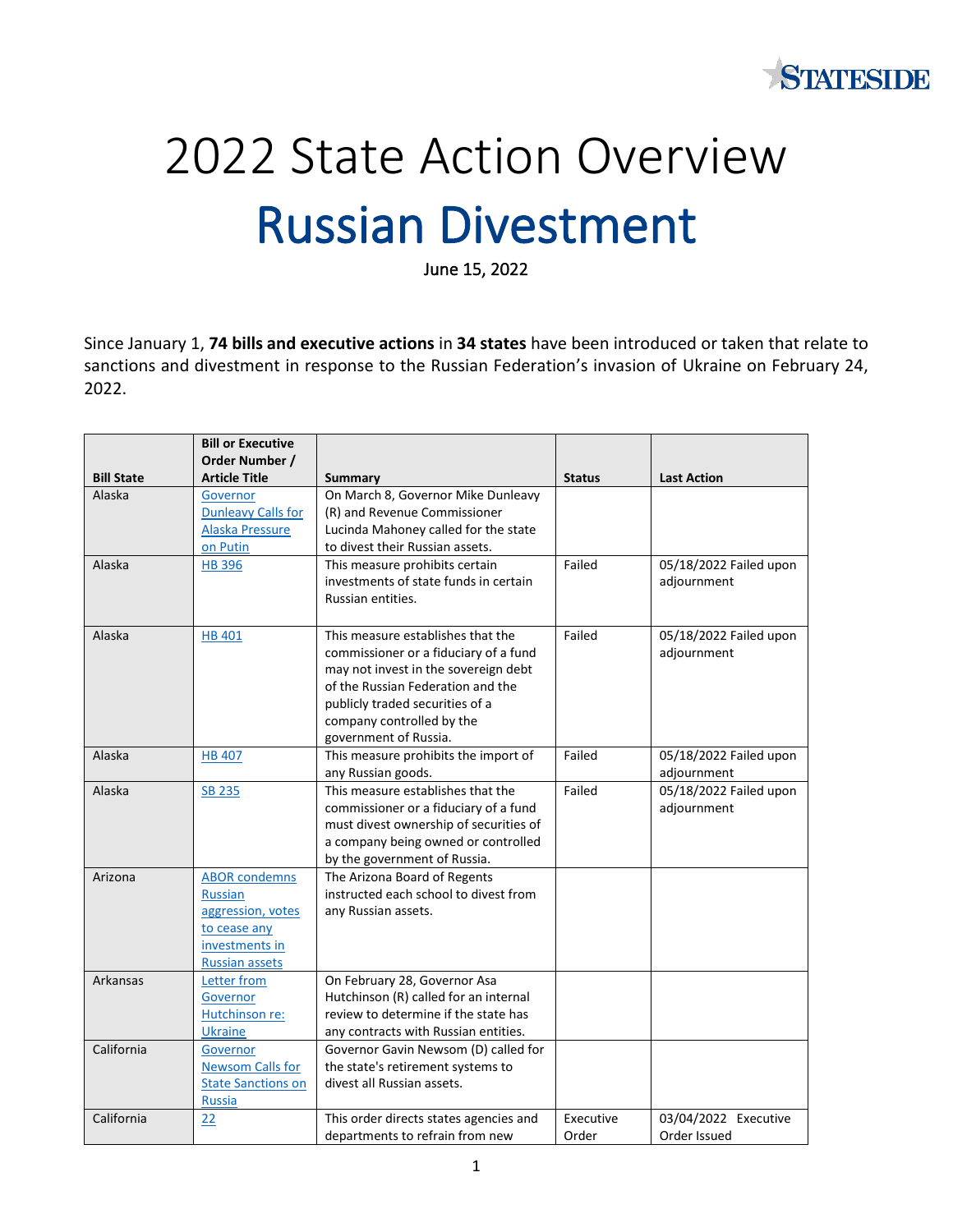|                   | <b>Bill or Executive</b><br>Order Number /                                                                                                   |                                                                                                                                                                                                                                                             |                         |                                                                                                                                                                                                                    |
|-------------------|----------------------------------------------------------------------------------------------------------------------------------------------|-------------------------------------------------------------------------------------------------------------------------------------------------------------------------------------------------------------------------------------------------------------|-------------------------|--------------------------------------------------------------------------------------------------------------------------------------------------------------------------------------------------------------------|
| <b>Bill State</b> | <b>Article Title</b>                                                                                                                         | <b>Summary</b>                                                                                                                                                                                                                                              | <b>Status</b>           | <b>Last Action</b>                                                                                                                                                                                                 |
|                   |                                                                                                                                              | investments, contracts, and financial<br>transactions with Russia.                                                                                                                                                                                          |                         |                                                                                                                                                                                                                    |
| California        | SB 1328                                                                                                                                      | This measure prohibits using public<br>funds to invest in Russian or<br>Belarusian business operations.                                                                                                                                                     | 2 <sup>nd</sup> chamber | 06/09/2022 Referred to<br><b>Assembly Public</b><br><b>Employment and</b><br><b>Retirement Committee;</b><br>referred to Assembly<br><b>Accountability and</b><br><b>Administrative Review</b><br><b>Committee</b> |
| Colorado          | 11                                                                                                                                           | This order requires the Office of<br>Information Technology and the<br>Department of Personnel and<br>Administration to review state<br>contracts to ensure Colorado is not<br>contracting with or investing in<br>Russian state-owned companies.           | Executive<br>Order      | 02/24/2022 Executive<br>Order Issued                                                                                                                                                                               |
| Connecticut       | <b>Treasurer</b><br><b>Wooden Directs</b><br>Divestment of<br>Connecticut's<br><b>Pension Funds</b><br>From Russian-<br><b>Owned Assets.</b> | State Treasurer Shawn T. Wooden (D)<br>announced that Connecticut's state<br>pension funds will be divested from<br>Russian-owned assets.                                                                                                                   |                         |                                                                                                                                                                                                                    |
| Georgia           | <b>Kemp</b><br>administration<br>says Georgia will<br>'fully divest' from<br><b>Russian firms</b>                                            | On March 8, Governor Brian Kemp's<br>(R) spokesperson announced the<br>state's plan to divest from all Russian<br>assets.                                                                                                                                   |                         |                                                                                                                                                                                                                    |
| Georgia           | <b>SB 562</b>                                                                                                                                | This measure prohibits Russian and<br>Belarusian-owned companies from<br>submitting proposals for state<br>contracts.                                                                                                                                       | <b>Final Enacted</b>    | 05/04/2022 Signed by<br>Governor Brian Kemp<br>(R)                                                                                                                                                                 |
| Hawaii            | <b>HCR 32</b>                                                                                                                                | This measure urges the state agencies<br>to cease business with Russian<br>entities.                                                                                                                                                                        | Failed                  | 05/05/2022 Failed upon<br>adjournment                                                                                                                                                                              |
| Hawaii            | <b>HR 28</b>                                                                                                                                 | This measure urges the state to cease<br>business with Russian entities.                                                                                                                                                                                    | <b>Final Enacted</b>    | 03/04/2022 Passed<br>House                                                                                                                                                                                         |
| Idaho             | <b>HB 728</b>                                                                                                                                | This measure requires the state to<br>divest assets held in Russian<br>companies.                                                                                                                                                                           | <b>Final Enacted</b>    | 03/29/2022 Signed by<br>Governor Brad Little (R)                                                                                                                                                                   |
| Idaho             | <b>HCR 41</b>                                                                                                                                | This measure directs the investment<br>board to divest from Russian assets.                                                                                                                                                                                 | <b>Final Enacted</b>    | 03/15/2022 Passed<br>Senate                                                                                                                                                                                        |
| Illinois          | <b>Illinois Gov.</b><br>Pritzker seeks<br>review of<br>divestment in<br><b>Russian interests</b>                                             | Governor JB Pritzker (D) has asked the<br>state's retirement system to review<br>any Russian-held assets.                                                                                                                                                   |                         |                                                                                                                                                                                                                    |
| <b>Illinois</b>   | HB 1293                                                                                                                                      | This measure prohibits the state from<br>investing in any Russian or Belarusian<br>assets. It then establishes the Money<br>Laundering in Real Estate Task Force to<br>identify properties used for money<br>laundering, particularly by Russian<br>actors. | 2nd Chamber             | 04/05/2022<br>Passed House                                                                                                                                                                                         |
| Illinois          | <b>HB 5704</b>                                                                                                                               | This measure prohibits the investment<br>of State money and public funds in any<br>investment instrument that is based in<br>or tied to Russia.                                                                                                             | 1st Chamber             | 02/24/2022<br>Introduced                                                                                                                                                                                           |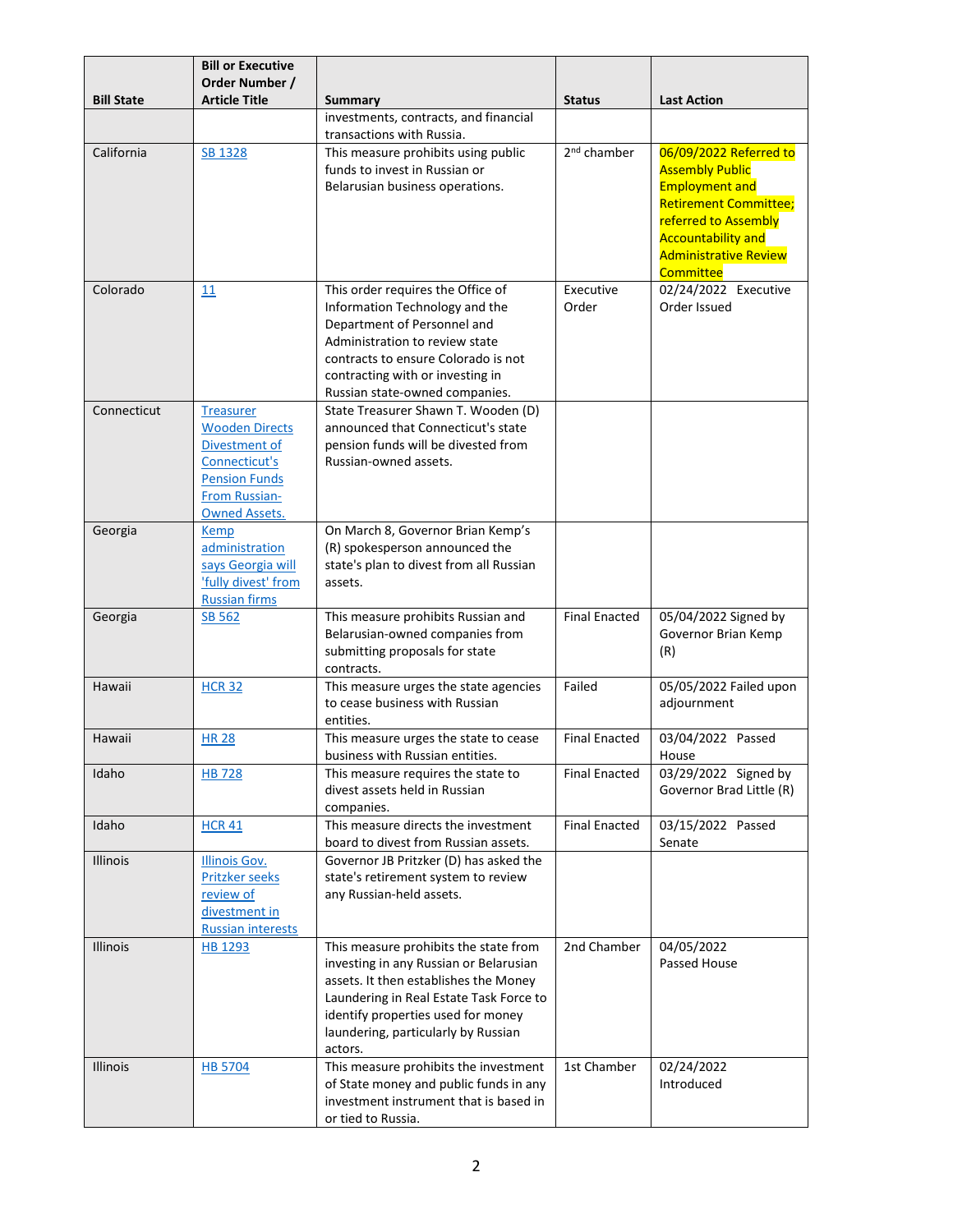|                   | <b>Bill or Executive</b>                                                                               |                                                                                                                                                                                                                                                                                                                                 |                      |                                                                                              |
|-------------------|--------------------------------------------------------------------------------------------------------|---------------------------------------------------------------------------------------------------------------------------------------------------------------------------------------------------------------------------------------------------------------------------------------------------------------------------------|----------------------|----------------------------------------------------------------------------------------------|
|                   | Order Number /                                                                                         |                                                                                                                                                                                                                                                                                                                                 |                      |                                                                                              |
| <b>Bill State</b> | <b>Article Title</b>                                                                                   | <b>Summary</b>                                                                                                                                                                                                                                                                                                                  | <b>Status</b>        | <b>Last Action</b>                                                                           |
| <b>Illinois</b>   | <b>HB 5705</b>                                                                                         | This measure amends the Illinois<br>Pension Code to require the Illinois<br>Investment Policy Board to identify<br>and add all companies domiciled in<br>Russia to the list of restricted<br>companies distributed to each<br>retirement system.                                                                                | 1st Chamber          | 02/24/2022<br>Introduced                                                                     |
| <b>Illinois</b>   | <b>HR711</b>                                                                                           | This measure urges the divestment of<br>state funds made to Russia.                                                                                                                                                                                                                                                             | 1st Chamber          | 04/05/2022<br>Passed House                                                                   |
| Indiana           | $22 - 08$                                                                                              | This measure orders the state<br>government to take numerous actions<br>in response to Russia's invasion of<br>Ukraine, including reviewing all state<br>contracts and investments with<br>Russian entities.                                                                                                                    | Executive<br>Order   | 02/28/2022 Executive<br>order issued                                                         |
| Kentucky          | <b>HCR 122</b>                                                                                         | This measure requires retirement<br>systems to evaluate their portfolios in<br>Russian-based companies.                                                                                                                                                                                                                         | Failed               | 04/14/2022 Failed upon<br>adjournment                                                        |
| Louisiana         | HB 821                                                                                                 | This measure amends existing law by<br>requiring a public entity to reject the<br>lowest bid for contracts for supplies if<br>the bid was received from a bidder<br>domiciled in Russia or a communist<br>country and permitting the rejection if<br>any part of the goods is manufactured<br>in Russia or a communist country. | Failed               | 06/06/2022 Failed upon<br>adjournment                                                        |
| Maryland          | <b>HB 1482</b>                                                                                         | This measure requires the state to<br>divest from all Russian assets.                                                                                                                                                                                                                                                           | Vetoed               | 05/27/2022 Vetoed by<br>Governor Larry Hogan<br>(R)                                          |
| Maryland          | SB 1005                                                                                                | This measure requires the state to<br>divest from all Russian assets.                                                                                                                                                                                                                                                           | <b>Final Enacted</b> | 05/12/2022 Signed by<br>Governor Larry Hogan<br>(R)                                          |
| Massachusetts     | <b>HD 4886</b>                                                                                         | This measure bans the purchase of<br>Russian products.                                                                                                                                                                                                                                                                          | Prefile              | 02/28/2022 Docket<br>Filed                                                                   |
| Massachusetts     | SD 3013                                                                                                | This measure divests public funds from<br>businesses tied to Russia.                                                                                                                                                                                                                                                            | Prefile              | 02/28/2022 Docket<br>Filed                                                                   |
| Massachusetts     | SD 3025                                                                                                | This measure requires the divestment<br>of any Russian business operations in<br>the public fund.                                                                                                                                                                                                                               | Prefile              | 03/03/2022<br>Introduced; Referred to<br>Joint Committee on<br>Rules                         |
| Michigan          | <b>Gov. Whitmer</b><br><b>Takes Action to</b><br><b>Divest Michigan</b><br>from Russian<br>Investments | Governor Gretchen Whitmer (D) wrote<br>a letter to the Michigan Investment<br>Board urging them to divest all Russian<br>investments.                                                                                                                                                                                           |                      |                                                                                              |
| Michigan          | <b>HB 5869</b>                                                                                         | This measure adds Russia to the list of<br>countries included in the Divestment<br>from Terror Act and applies that the<br>provisions of the act will take effect 12<br>months after its effective date.                                                                                                                        | 1st Chamber          | 03/02/2022<br>Introduced; Referred to<br>House Committee on<br><b>Government Operations</b>  |
| Michigan          | SB 976                                                                                                 | This measure amends the "Divestment<br>from Terror Act" to include Russia<br>under the definition of "state sponsor<br>of terror" for the purpose of divesting<br>state finances from Russian business<br>operations or interests.                                                                                              | 1st Chamber          | 03/22/2022<br>Introduced; Referred to<br>Senate Committee on<br><b>Government Operations</b> |
| Minnesota         | $\overline{3}$                                                                                         | This order requires that state agencies<br>terminate contracts with Russian<br>entities.                                                                                                                                                                                                                                        | Executive<br>Order   | 04/01/2022 Executive<br>Order Rescinded                                                      |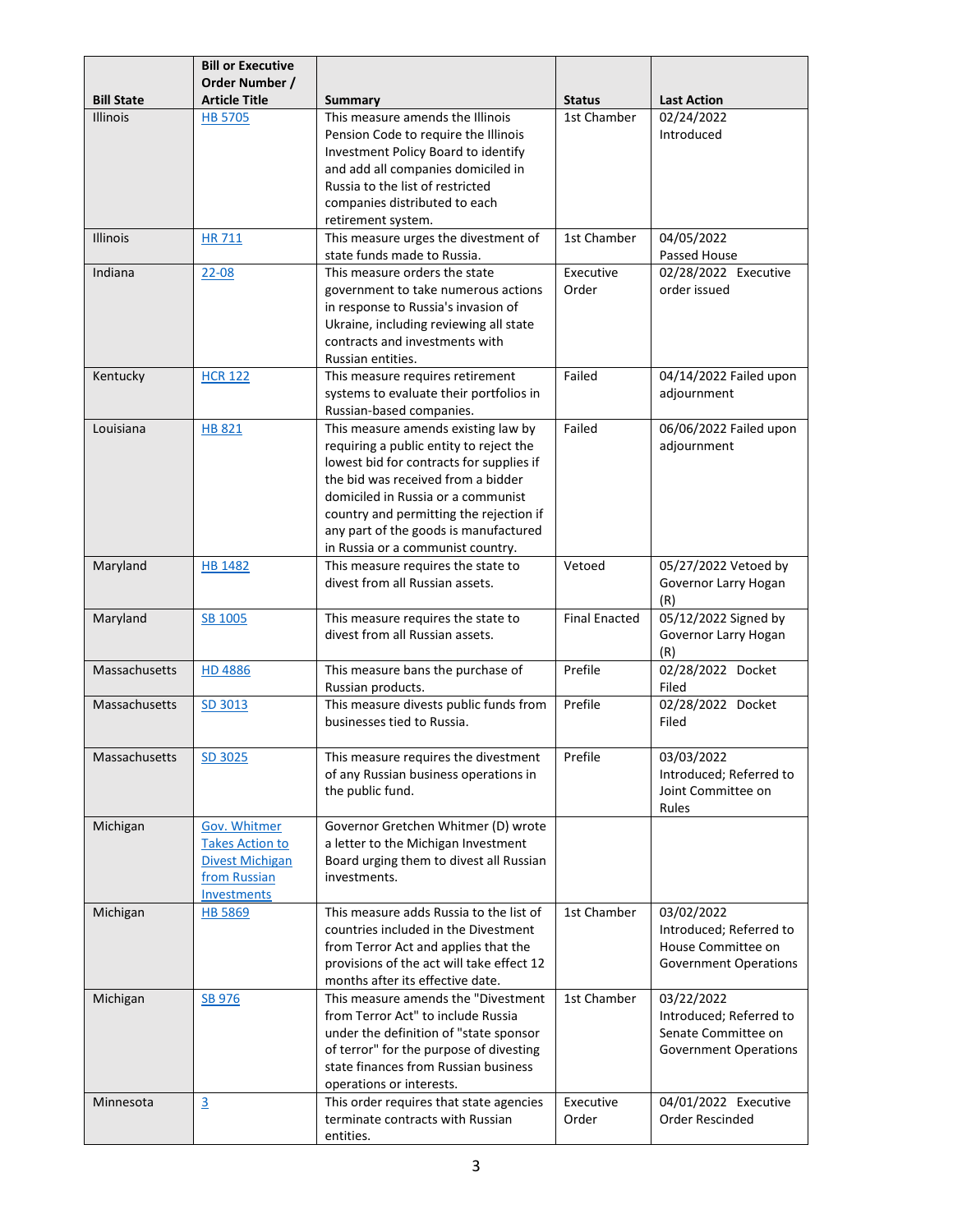|                   | <b>Bill or Executive</b>               |                                                                                |                      |                                       |
|-------------------|----------------------------------------|--------------------------------------------------------------------------------|----------------------|---------------------------------------|
| <b>Bill State</b> | Order Number /<br><b>Article Title</b> |                                                                                | <b>Status</b>        | <b>Last Action</b>                    |
| Minnesota         | <b>HF4165</b>                          | <b>Summary</b><br>This measure requires the State to                           | <b>Final Enacted</b> | 04/01/2022 Signed by                  |
|                   |                                        | divest all assets from Russian and                                             |                      | Governor Tim Walz (D)                 |
|                   |                                        | Belarusian entities and to terminate all                                       |                      |                                       |
|                   |                                        | contracts with Russian                                                         |                      |                                       |
|                   |                                        | Belarusian entities.                                                           |                      |                                       |
| Minnesota         | <b>SF 3928</b>                         | This measure would require                                                     | Failed               | 05/23/2022 Failed upon                |
|                   |                                        | divestment from companies that make                                            |                      | adjournment                           |
|                   |                                        | certain investments with Russia, and                                           |                      |                                       |
|                   |                                        | the termination of contracts with<br>Russian or Belarusian entities.           |                      |                                       |
| Mississippi       | SC 563                                 | This measure condemns the Russian                                              | <b>Final Enacted</b> | 03/24/2022 Passed                     |
|                   |                                        | Federation's invasion of Ukraine and                                           |                      | House                                 |
|                   |                                        | terminates relations with Russia and                                           |                      |                                       |
|                   |                                        | its proxies.                                                                   |                      |                                       |
| Missouri          | <b>MOSERS</b> board                    | The Missouri State Employee                                                    |                      |                                       |
|                   | votes to divest                        | Retirement System and Public School                                            |                      |                                       |
|                   | pension fund of                        | <b>Employee Retirement System</b>                                              |                      |                                       |
|                   | Russia-linked                          | announced it would divest Russian                                              |                      |                                       |
| Missouri          | investments<br>HB 2913                 | investments.<br>This measure establishes that no                               | Failed               | 05/13/2022 Failed upon                |
|                   |                                        | entity receiving public funds can enter                                        |                      | adjournment                           |
|                   |                                        | into a contract with Russian entities,                                         |                      |                                       |
|                   |                                        | or any country occupying or attacking                                          |                      |                                       |
|                   |                                        | a North Atlantic Treaty Organization                                           |                      |                                       |
|                   |                                        | member, Ukraine, Finland, Sweden, or                                           |                      |                                       |
|                   |                                        | Georgia.                                                                       |                      |                                       |
| Missouri          | SB 1239                                | This measure prohibits any contracts                                           | Failed               | 05/13/2022 Failed upon                |
| Missouri          | <b>SB 931</b>                          | or investments with Russian entities.<br>This measure prohibits the state from | Failed               | adjournment<br>05/13/2022 Failed upon |
|                   |                                        | contracting with or investing in                                               |                      | adjournment                           |
|                   |                                        | businesses operating in Russia.                                                |                      |                                       |
| Montana           | Gov. Gianforte                         | In a memorandum, Governor Greg                                                 |                      |                                       |
|                   | <b>Formally Launches</b>               | Gianforte (R) informed appropriate                                             |                      |                                       |
|                   | <b>Process to Divest</b>               | state agencies of his steps to divest                                          |                      |                                       |
|                   | <b>Russian Assets</b>                  | investments from Russian assets.                                               |                      |                                       |
| New Jersey        | 291                                    | This order imposes new sanctions on                                            | Executive            | 03/02/2022 Executive                  |
|                   |                                        | the Russian Federation for their<br>invasion of Ukraine.                       | Order                | order issued                          |
| New Jersey        | <b>AB 3090</b>                         | This measure prohibits companies                                               | 1st Chamber          | 03/08/2022                            |
|                   |                                        | associated with Russia or Belarus from                                         |                      | Substituted by SB 1889                |
|                   |                                        | receiving state contracts or                                                   |                      |                                       |
|                   |                                        | investments.                                                                   |                      |                                       |
| New Jersey        | AB 3430                                | This measure prohibits the investment                                          | 1st Chamber          | 03/08/2022                            |
|                   |                                        | of state pension funds in certain                                              |                      | Introduced; Referred to               |
|                   |                                        | companies with ties to the Russian                                             |                      | Assembly State and                    |
|                   |                                        | Federation and prohibits state                                                 |                      | Local Government                      |
|                   |                                        | contracts if invested in Russian<br>Federation.                                |                      | Committee                             |
| New Jersey        | SB 1889                                | This measure prohibits government                                              | <b>Final Enacted</b> | 03/09/2022 Signed by                  |
|                   |                                        | dealings with businesses associated                                            |                      | Governor Phil Murphy                  |
|                   |                                        | with Belarus or Russia.                                                        |                      | (D)                                   |
| <b>New Mexico</b> | <b>Governor urges</b>                  | On March 4, Governor Michelle Lujan                                            | Legislative          |                                       |
|                   | <b>State Investment</b>                | Grisham (D) wrote to the State                                                 | <b>News</b>          |                                       |
|                   | <b>Council to divest</b>               | Investment Council urging them to                                              |                      |                                       |
|                   | from Russian                           | divest from Russian assets.                                                    |                      |                                       |
|                   | government                             |                                                                                |                      |                                       |
| <b>New York</b>   | <u>14</u>                              | This order directs all state agencies                                          | Executive            | 02/27/2022 Executive                  |
|                   |                                        | and authorities to divest their public                                         | Order                | order issued                          |
|                   |                                        | funds from Russia.                                                             |                      |                                       |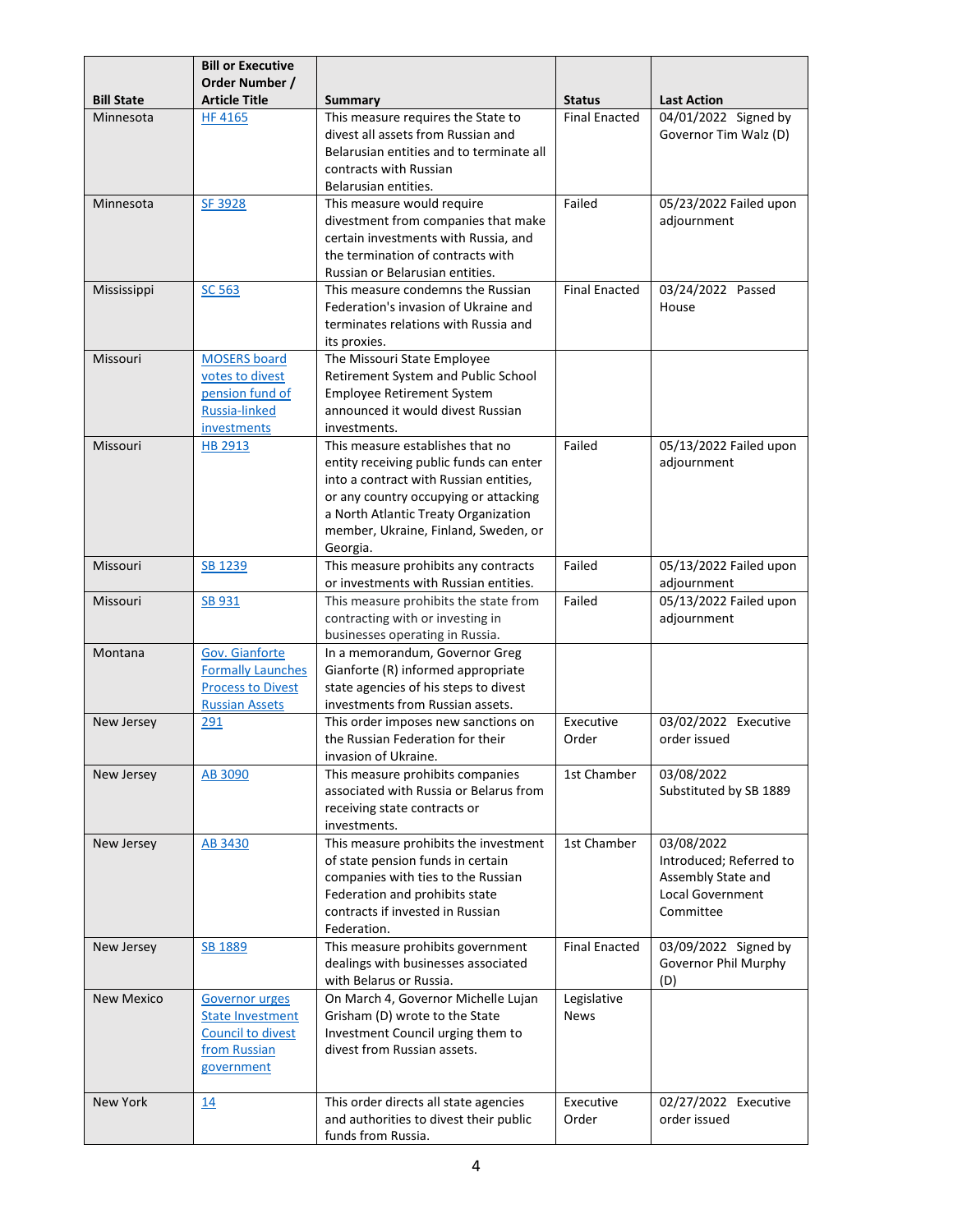|                       | <b>Bill or Executive</b>                                                                                                                   |                                                                                                                                                                                                                   |                    |                                                                                               |
|-----------------------|--------------------------------------------------------------------------------------------------------------------------------------------|-------------------------------------------------------------------------------------------------------------------------------------------------------------------------------------------------------------------|--------------------|-----------------------------------------------------------------------------------------------|
|                       | Order Number /                                                                                                                             |                                                                                                                                                                                                                   |                    |                                                                                               |
| <b>Bill State</b>     | <b>Article Title</b>                                                                                                                       | <b>Summary</b>                                                                                                                                                                                                    | <b>Status</b>      | <b>Last Action</b>                                                                            |
| New York              | 16                                                                                                                                         | This order prohibits the state from<br>entering into new contracts with<br>businesses conducting business<br>operations in Russia.                                                                                | Executive<br>Order | 03/17/2022 Executive<br>order issued                                                          |
| New York              | AB 9501                                                                                                                                    | This measure enacts the "Stop Russian<br>Aggression Act," which requires the<br>Comptroller to divest the Common<br>Retirement Fund from any Russian<br>assets.                                                   | 1st Chamber        | 05/12/2022 Amended;<br>re-referred to Assembly<br>Governmental<br><b>Operations Committee</b> |
| <b>New York</b>       | SB 8446                                                                                                                                    | This measure enacts the "Stop Russian<br>Aggression Act," which requires the<br>Comptroller to divest the Common<br>Retirement Fund from any Russian<br>assets.                                                   | 1st Chamber        | 05/12/2022 Amended;<br>re-referred to Senate<br><b>Finance Committee</b>                      |
| <b>New York</b>       | AB 10260                                                                                                                                   | This measure prohibits companies and<br>financial institutions engaging in<br>investment activities in Russia from<br>procuring state contracts or receiving<br>state funds.                                      | 1st Chamber        | 05/13/2022 Introduced;<br>referred to Assembly<br>Governmental<br><b>Operations Committee</b> |
| <b>North Carolina</b> | 251                                                                                                                                        | This order directs state government<br>agencies and departments to review<br>all existing contracts and operations<br>and to terminate any agreements or<br>operations that directly benefit<br>Russian entities. | Executive<br>Order | 02/28/2022 Executive<br>Order Issued                                                          |
| North Dakota          | <b>State Investment</b><br><b>Board votes to</b><br>divest of Russian<br>investments;<br>exposure already<br>reduced by 37%                | On March 3, the State Investment<br>Board voted to divest of investments<br>in Russian entities or securities issued<br>by Russian entities.                                                                      |                    |                                                                                               |
| Ohio                  | 2022-02D                                                                                                                                   | This measure requires the state to<br>divest any interests from Russian<br>companies.                                                                                                                             | Executive<br>Order | 03/03/2022 Executive<br>order issued                                                          |
| Ohio                  | <b>SB 308</b>                                                                                                                              | This measure prohibits state and local<br>governments from doing certain kinds<br>of business with companies based in<br>Russia.                                                                                  | 1st Chamber        | 03/16/2022<br>Referred to Senate<br>General Government<br><b>Budget Committee</b>             |
| Ohio                  | <b>HR 244</b>                                                                                                                              | This measure urges the state<br>retirement systems to divest<br>from companies and institutions based<br>in Russia.                                                                                               | 1st Chamber        | 05/17/2022<br>Introduced; Referred to<br>House Insurance<br>Committee                         |
| Oregon                | <b>Treasurer Read</b><br><b>Directs Disposal of</b><br>Oregon<br><b>Investments in</b><br>Sanctioned<br><b>Russian</b><br><b>Companies</b> | On March 3, State Treasurer Tobias<br>Read (D) announced the state would<br>divest from Russian assets.                                                                                                           |                    |                                                                                               |
| Pennsylvania          | <b>Gov. Wolf Urges</b><br><b>SERS and PSERS to</b><br><b>Divest from</b><br><b>Russian Assets</b>                                          | Governor Tom Wolf (D) sent letters<br>urging the state's retirement systems<br>to divest any Russian investments.                                                                                                 |                    |                                                                                               |
| Pennsylvania          | <b>HB 2447</b>                                                                                                                             | This measure requires Pennsylvania<br>public funds to divest from Russian or<br>Belarusian companies.                                                                                                             | 2nd Chamber        | 06/14/2022 Hearing<br>held; passed Senate<br><b>State Government</b><br><b>Committee</b>      |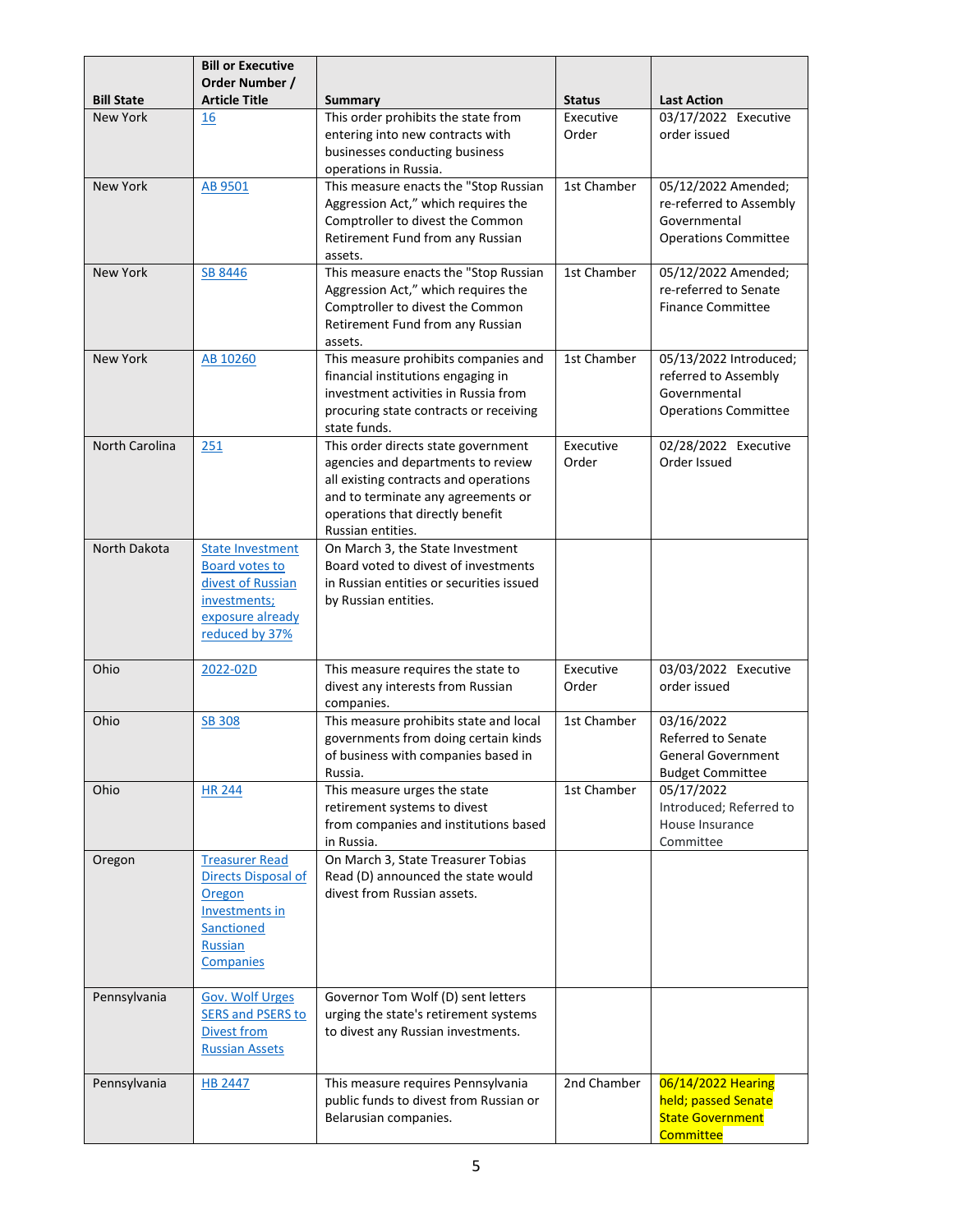|                   | <b>Bill or Executive</b>                                                                                                                                                                                        |                                                                                                                                                                                                                                                                  |               |                                                                                                   |
|-------------------|-----------------------------------------------------------------------------------------------------------------------------------------------------------------------------------------------------------------|------------------------------------------------------------------------------------------------------------------------------------------------------------------------------------------------------------------------------------------------------------------|---------------|---------------------------------------------------------------------------------------------------|
|                   | Order Number /                                                                                                                                                                                                  |                                                                                                                                                                                                                                                                  |               |                                                                                                   |
| <b>Bill State</b> | <b>Article Title</b>                                                                                                                                                                                            | Summary                                                                                                                                                                                                                                                          | <b>Status</b> | <b>Last Action</b>                                                                                |
| Pennsylvania      | <b>HR 175</b>                                                                                                                                                                                                   | This measure urges the Pennsylvania<br><b>School Employees Retirement</b><br>System, State Employees Retirement<br>System and the Pennsylvania Treasury<br>to divest any and all holdings<br>in Russian held, backed or managed                                  | 1st Chamber   | 03/08/2022<br>Introduced; referred to<br><b>House State</b><br>Government Committee               |
|                   |                                                                                                                                                                                                                 | business operations.                                                                                                                                                                                                                                             |               |                                                                                                   |
| Pennsylvania      | <b>SB 1184</b>                                                                                                                                                                                                  | This measure requires all state<br>retirement funds and any funds<br>managed by the state treasurer to<br>divest all Russian and Belarusian<br>assets.                                                                                                           | 1st Chamber   | 04/08/2022<br>Introduced; referred to<br>Senate Finance<br>Committee                              |
| Pennsylvania      | SM 36928                                                                                                                                                                                                        | This measure calls on all of<br>Pennsylvania to stand in solidarity with<br>Ukraine and for all businesses to divest<br>from Russia.                                                                                                                             | Prefile       | 02/27/2022<br>Memo Filed                                                                          |
| Pennsylvania      | SB 1203                                                                                                                                                                                                         | This measure relates to<br>divestment/boycott penalties and<br>prevents companies from receiving tax<br>credits in the state if they conduct<br>business with the governments of<br>Belarus or Russia.                                                           | 1st Chamber   | 06/14/2022 Hearing<br>held; amended; passed<br><b>Senate State</b><br><b>Government Committee</b> |
| Rhode Island      | <b>State Investment</b><br>Commission<br><b>Approves</b><br><b>Magaziner</b><br>Proposal to<br><b>Authorize</b><br>Liquidation of<br><b>Russian Holdings</b><br>in Response to<br><b>Invasion of</b><br>Ukraine | On March 2, the State Investment<br>Commission voted to divest from all<br>Russian assets.                                                                                                                                                                       |               |                                                                                                   |
| South Carolina    | <b>HB 5054</b>                                                                                                                                                                                                  | This measure prohibits The Retirement<br>Investment Commission, The<br>Department of Commerce, and the<br>State Treasurer from engaging in<br>certain affairs with companies that are<br>owned or whose principal place of<br>business is located within Russia. | Failed        | 05/12/2022 Failed upon<br>adjournment                                                             |
| South Carolina    | <b>SB 1111</b>                                                                                                                                                                                                  | This measure prohibits the state<br>pensions system from investing in<br>Russian companies.                                                                                                                                                                      | Failed        | 05/12/2022 Failed upon<br>adjournment                                                             |
| Texas             | <b>Texas Comptroller</b><br><b>Glenn Hegar's</b><br><b>Statement on</b><br><b>Potential Russia</b><br><b>Divestments</b>                                                                                        | On March 2, Texas Comptroller Glenn<br>Hegar (R) announced a comprehensive<br>review of all contracts and<br>investments held in Russian entities.                                                                                                               |               |                                                                                                   |
| Virginia          | <b>Governor Glenn</b><br><b>Youngkin Calls for</b><br><b>Decisive Action in</b><br>Support of<br>Ukraine                                                                                                        | On February 26, Governor Glenn<br>Youngkin (R) announced several<br>actions in response to the Russian<br>Federation's invasion of Ukraine<br>including a review of all contracts<br>spent on Russian goods and services.                                        |               |                                                                                                   |
| Washington        | <b>WA pension funds</b><br>divest \$100                                                                                                                                                                         | On March 4, the Washington State<br>Investment Board announced plans to                                                                                                                                                                                          |               |                                                                                                   |